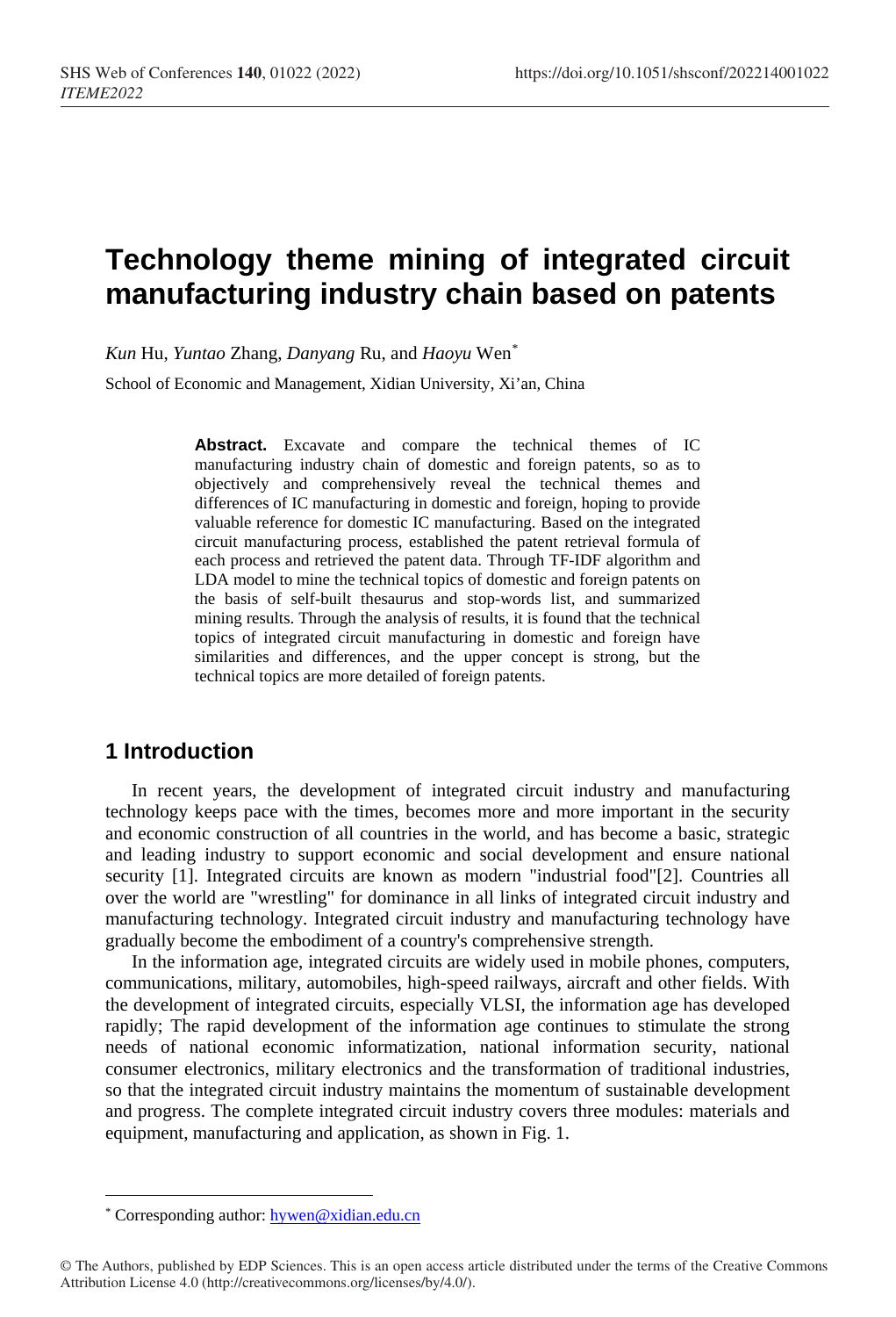

**Fig. 1.** Three modules of integrated circuit industry.

## **2 Analysis of IC manufacturing industry chain**

Since Moore's law was put forward, the development of integrated circuit industry has basically followed Moore's law, that is, the integration and performance of integrated circuits will be doubled and the cost will be reduced by half every 18-24 months [3]. The characteristics of IC manufacturing industry mainly include the following five points:

1) There are many and miscellaneous special materials and equipment, and the industrial chain involves many enterprises.

2) Technology intensive and highly relevant, with large demand for talents and funds.

3) "Matthew effect" is significant, the concentration is higher and higher, and gradually form a monopoly.

4) The stability of the industrial chain is poor and there are many influencing factors.

5) "Moore's law" is slowing down, and the "post Moore era" is approaching.

## **3 Technology topic mining of IC manufacturing industry chain based on TF-IDF algorithm and LDA topic model**

#### **3.1 Data download and cleaning**

In this paper, the field of analysis is the integrated circuit field, and the integrated circuit manufacturing industry chain is divided into three links: upstream design, midstream wafer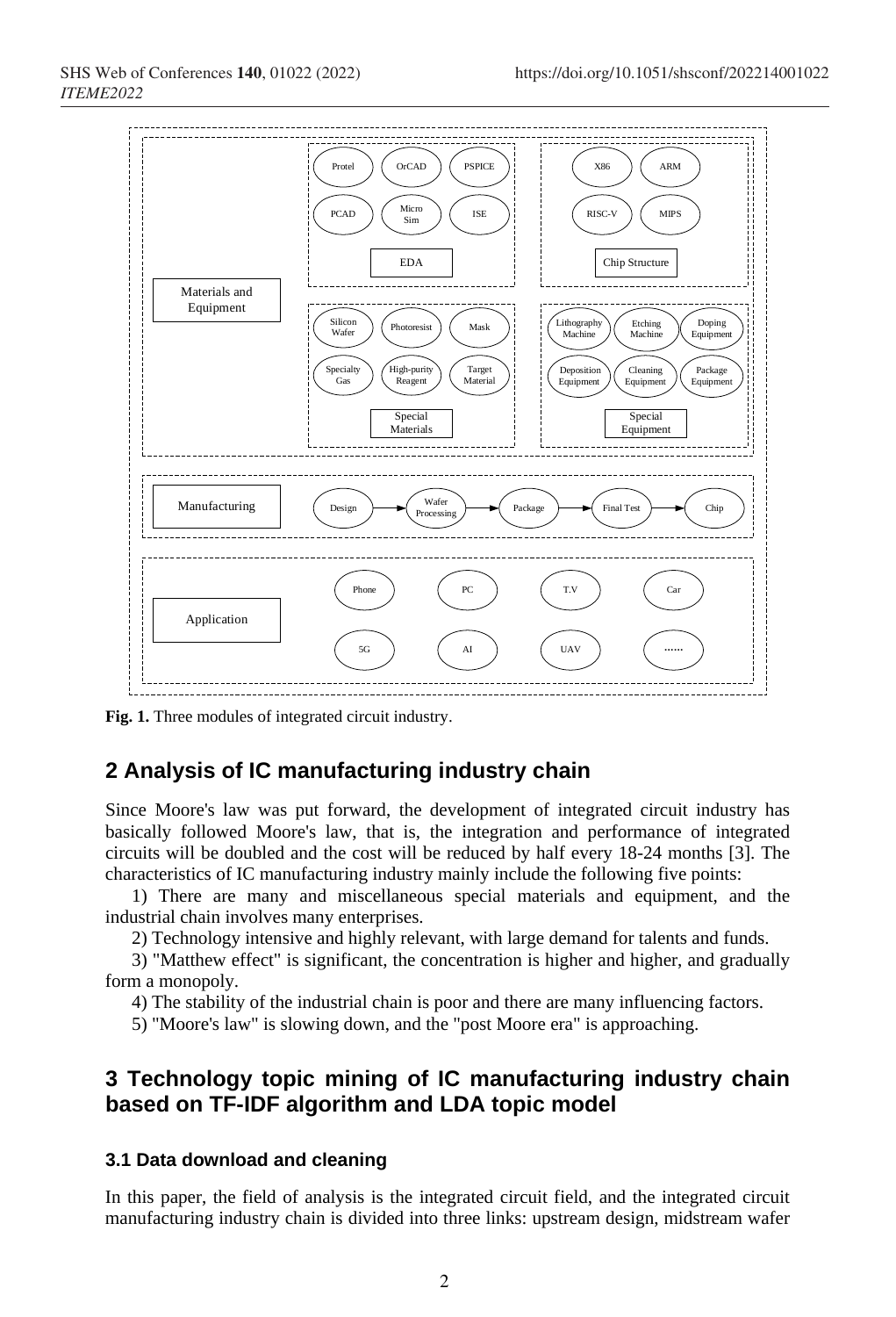processing and downstream packaging and testing, including nine processes: upstream design, midstream lithography, midstream etching, midstream doping, midstream film deposition, midstream cleaning, midstream testing, downstream packaging and downstream testing, as shown in Fig. 2.



**Fig. 2.** Process of integrated circuit manufacturing industry chain.

According to the processes of upstream design, midstream wafer processing and downstream sealing test of the integrated circuit manufacturing industry chain shown in Fig 3.1, the patent search formula is established successively, and the search time is determined from January 1, 2010 to December 31, 2020. The selected patent database is the incopat patents database of Beijing Hexiang Zhihui Technology Co., Ltd. After patents search and data cleaning, In order to make the results of LDA[4] topic mining better, this paper first builds a thesaurus and stop list, then determines the number of topics based on the confusion index, and finally combines the perplexity value of confusion and the distribution of "topic-word", determine the optimal number of domestic and foreign patents for nine processes in the upstream, middle and downstream of this paper, as shown in table 3.1.

|          | Design | Lithography | Etching | Doping | Deposition | Cleaning Check Package |    | Testing |
|----------|--------|-------------|---------|--------|------------|------------------------|----|---------|
| Domestic |        |             |         | 14     | 10         | 14                     | 15 |         |
| Foreign  | 11     |             | 10      | 13     | 13         | 15                     | 10 |         |

**Table 1.** Optimal number of topics for LDA topic mining.

#### **3.2 LDA topic mining results**

According to the optimal number of topics in the domestic and foreign patent text data of nine processes in the upstream, middle and downstream as shown in Table 3.1, firstly, give weight to the word segmentation results of removing stop words through TF-IDF[5] algorithm, so as to effectively filter out common words and retain words of value to each topic; Secondly, the LDA theme model is used to mine the themes of nine domestic and foreign process' patents; Finally, the "subject word" distribution is summarized, and the technical topics of each process domestic and foreign patents are obtained as follows.

1) Design: the nine technical topics of domestic patents can be summarized as RTL level logic design, optical lithography mask, failure analysis, silicon via and wiring, code transmission verification, fin FET layout, memory solution, clock tree synthesis and capacitor connection.

2) Lithography: the nine technical topics of domestic patents can be summarized as lithography original and its plate making, special materials for lithography, equipment for printing patterns on substrates, lithography patterns and cleaning solutions, substrate patterning device, objective lens device for alignment exposure of lithography machine, lithography patterning, lithography projection exposure, projection and position detection device and equipment.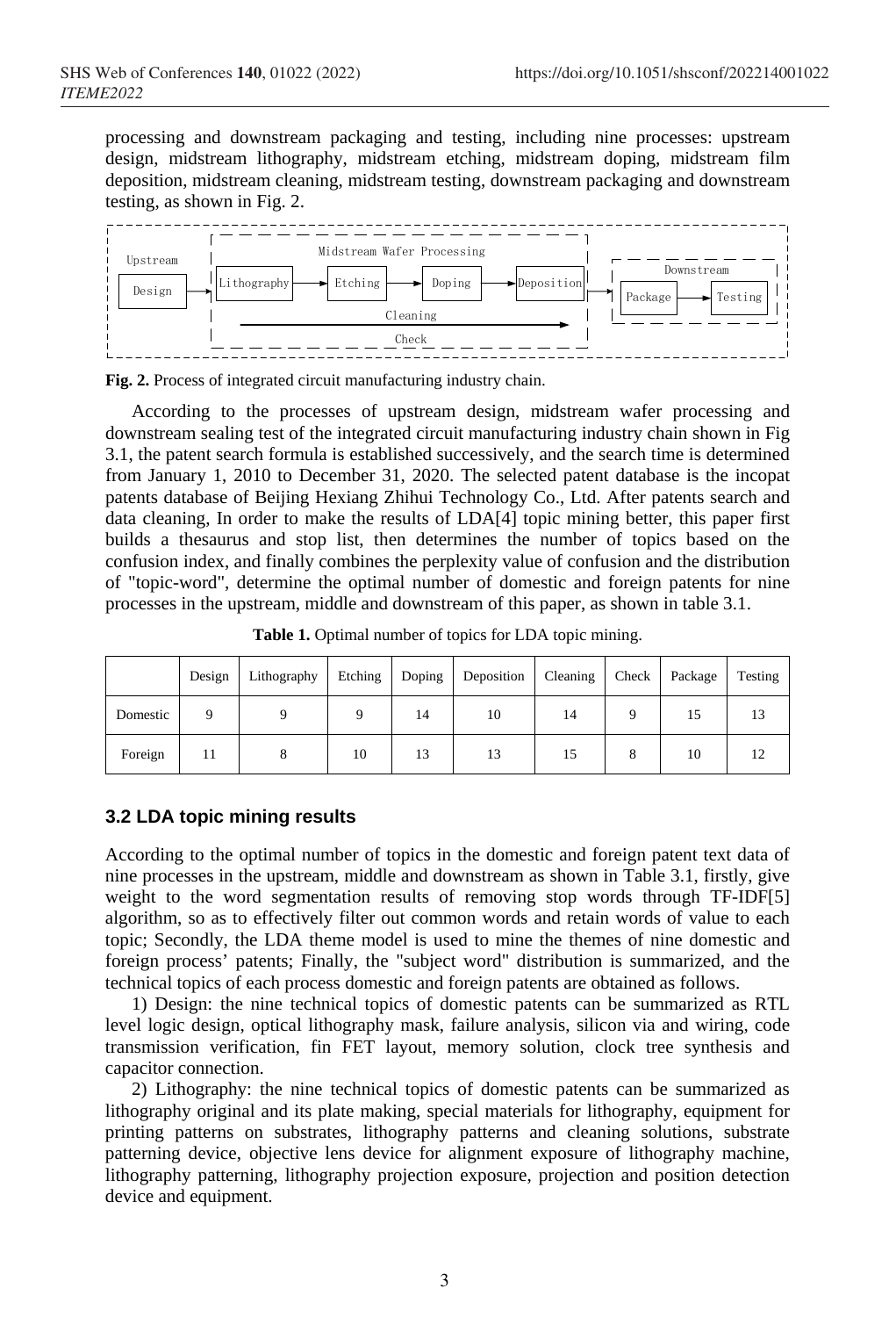3) Etching: the nine technical topics of domestic patents can be summarized as thin film transistor preparation, grooved gate structure, patterned substrate and oxide semiconductor preparation, packaging process related, waveguide device preparation based on SOI (silicon insulator) material, III-V compound, gallium nitride based light emitting diode chip, carbon nanotube and plasma etching.

4) Doping: the fourteen technical topics of domestic patents can be summarized as vapor phase epitaxy doping method and device, trench isolation structure, PN junction, image sensor with doped semiconductor materials, metal gate structure, doping of MOS devices, metal thin film, preparation of storage cells, silicon via wiring, diamond based substrate, preparation of pixel cell trenches, metal phase transition, dielectric constant Nanowire detection and chip testing.

5) Deposition: the ten technical topics of domestic patents can be summarized as Mom capacitor preparation, ZnO graphene film, nitride film, MOCVD film preparation, graphene catalyst, graphene carbon nanotube film, GaN film, components and materials related to graphene film preparation, gallium arsenide compound and plasma film deposition.

6) Cleaning: the fourteen technical topics of domestic patents can be summarized as cleaner for UV light source lithography, wafer cleaning and detection device for etching, preparation and cleaning of graphene and titanium dioxide film, resist cleaning and nano WO<sub>3</sub> film cleaning, cleaning for field effect transistor preparation, cleaning for trench ferroelectric memory preparation, cleaning for polysilicon film, reaction chamber cleaning device, cleaning for GaN and ZnO film growth, wafer surface photoresist cleaning device, MEMS process cleaning, grinding pad cleaning, cadmium sulfides photoelectric film cleaning.

7) Check: the nine technical topics of domestic patents can be summarized as optical pattern detection and measurement, system and detection parameters for nanowire measurement, detection and measurement devices (such as ellipsometer and scanning electron microscope), carbon nanotube film image measurement, optical image measurement device, pattern sample measurement, wafer image measurement, wafer defect detection device Wafer electrical test.

8) Packaging: the fifteen technical topics of domestic patents can be summarized as chip level chip level packaging, low-k etching barrier, probe and packaging testing, chip level packaging heat dissipation, TSV packaging technology, cladding chip packaging, image sensing chip packaging, system level packaging, three-dimensional packaging, silicon through-hole copper interconnection, flip chip packaging, diode packaging, TSV packaging heat dissipation related technologies Silicon via interconnect packaging technology, silicon wafer packaging, single wall and multi wall carbon nanotubes.

9) Testing: the thirteen technical topics of domestic patents can be summarized as deep submicron bipolar transistor protection, photoelectric probe, storage medium signal test, DMOS test, MOSFET test, breakdown voltage protection device GGNMOS, test software and hardware, ESD test, test protection device, test temperature control, micron test display, test station and slot, SOI test.

#### **3.3 Summary**

By summarizing the domestic and foreign patents technology topics of nine processes in the upper, middle and lower reaches of the integrated circuit manufacturing industry chain, it can be found that these technology topics have similarities and differences, and the upper concept is strong, but the foreign technology topics are relatively more detailed. Taking the design process as an example, the technical themes of domestic patents are relatively scattered, but the superior concepts of these technical themes are strong. The technical theme of foreign layout patents pays more attention to the direction of signal, layout, clock